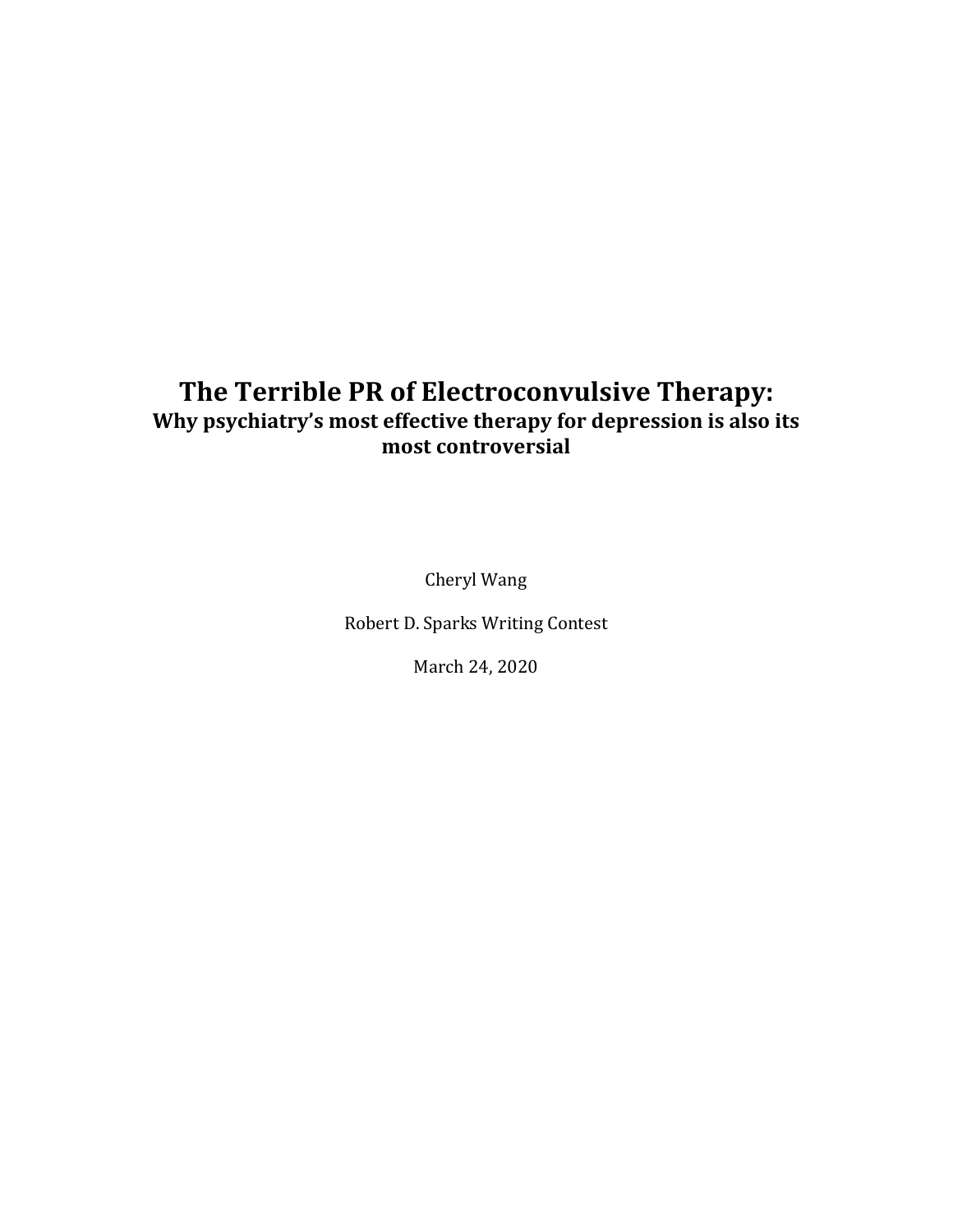In 1973, a 43-year-old surgeon named Sherwin P. Nuland who was in the midst of establishing a promising career as a professor of surgery at Yale University fell into a deep, debilitating depression. Nuland had been struggling for years under the burden of a failing and increasingly hostile marriage, but when depression finally overwhelmed him, his work rapidly declined**.** Despite having spent his whole career waking before the sun rose, Nuland now began scheduling his major surgical cases for the afternoons because he could barely pull the covers off of himself in the mornings, much less get out of bed before eleven. In an intimate university medical system, it was impossible for Nuland's colleagues not to notice this change, and his referrals began decreasing, which further fueled his depression. By the time Nuland had his moment of reckoning and despaired to himself 'My God, I can't work anymore,' he did not have any patients left to work on. 1

Nuland entered himself into acute inpatient psychiatric care at his hospital. Friends and colleagues, some of whom he had gone through medical school and residency at Yale with, came to reassure him. "Don't worry Shep, six weeks you're back in the operating room, everything's going to be great." The empty optimism of his colleagues could not stop Nuland's illness from overtaking him. His gait became increasingly hunched and shuffling, like an old man worn down by age and disease, not the man of impressive intellect and manual dexterity that he had been months prior. "It got so there was a throbbing, there was a ferocious fear in my head. You've seen this painting by Edvard Munch, *The Scream*… Every moment was a scream," Nuland recalls.1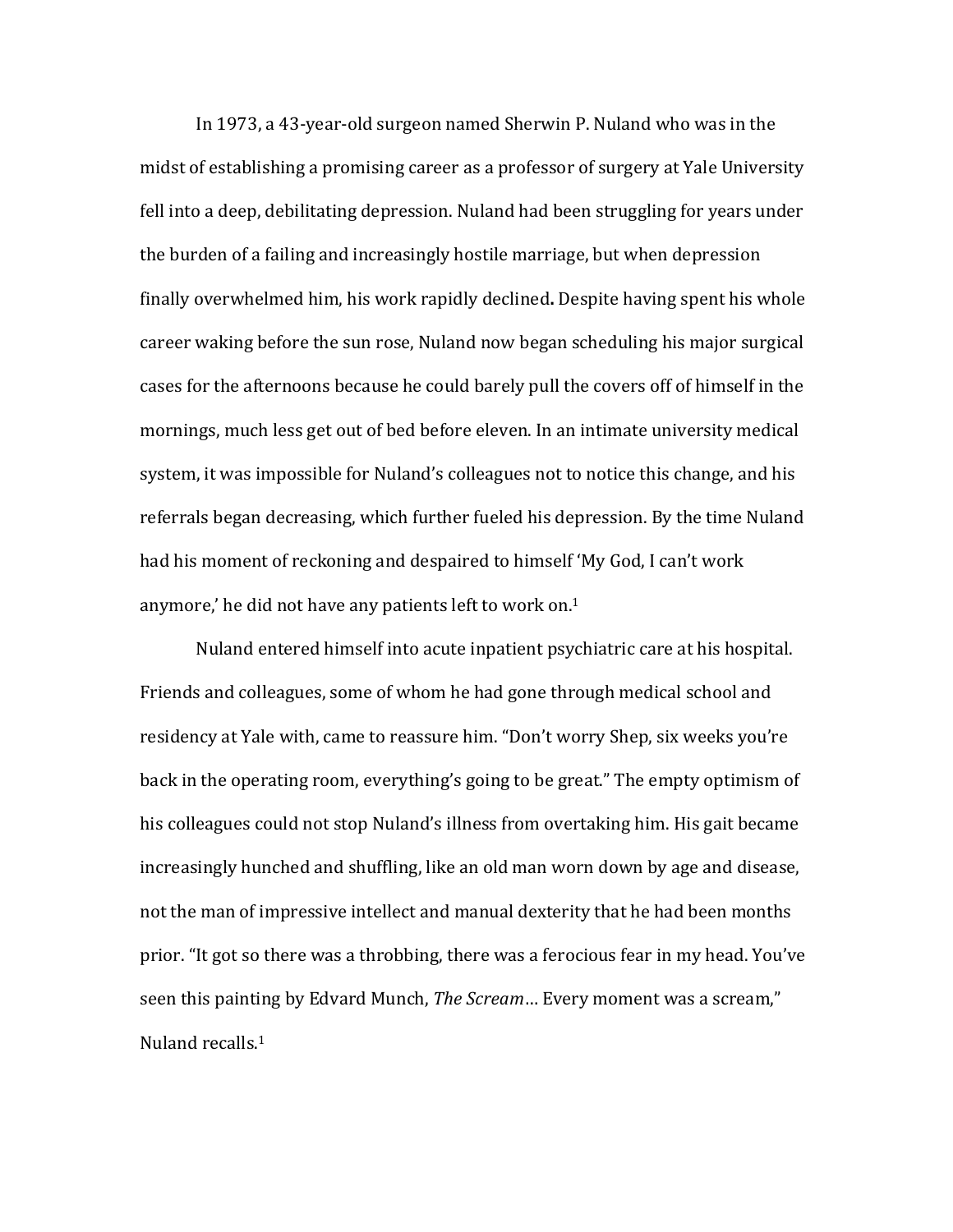Four long months of hospitalization later, Nuland was only getting worse, growing more psychotic and obsessive in his thoughts. The physicians of the institution, having tried every psychotherapy and medication available, decided that the only remaining option was a pre-frontal lobotomy, as devastating as they knew the probable outcome to be. The only person who objected was a young, 27-year-old psychiatry resident assigned to Nuland's care. He implored his attendings to try a course of electroconvulsive therapy (ECT), threatening to resign otherwise. With no belief that it would make any difference, the staff relented. <sup>2</sup> It was not until the ninth session of treatment that Nuland began to see a glimmer of change through his numb, myopic fog. But by the time he had completed 20 sessions, Nuland felt a new hope. Over the next four months after completing his ECT course, Nuland remained in hospitalization, slowly healing and recovering until his depression and obsessive thoughts completely disappeared.2

Nuland returned to his career at Yale not only as a professor of surgery but also of bioethics and medical history. He became a prolific author, contributing to major national media outlets like *the New York Times*, *the New Yorker*, *Life*, *Discover*, *National Geographic*, *Newsweek,* and *the Boston Globe* (to name a few) as well as editing various medical journals. He eventually retired from surgery to write fulltime, and his books went on to garner accolades (such the National Book Award, Pulitzer Prize finalist, Books Critics Circle Award) and top best-seller charts. <sup>3</sup> In 2001 when Nuland spoke publicly about his ECT treatment for the first time, he credited it as having saved his life.1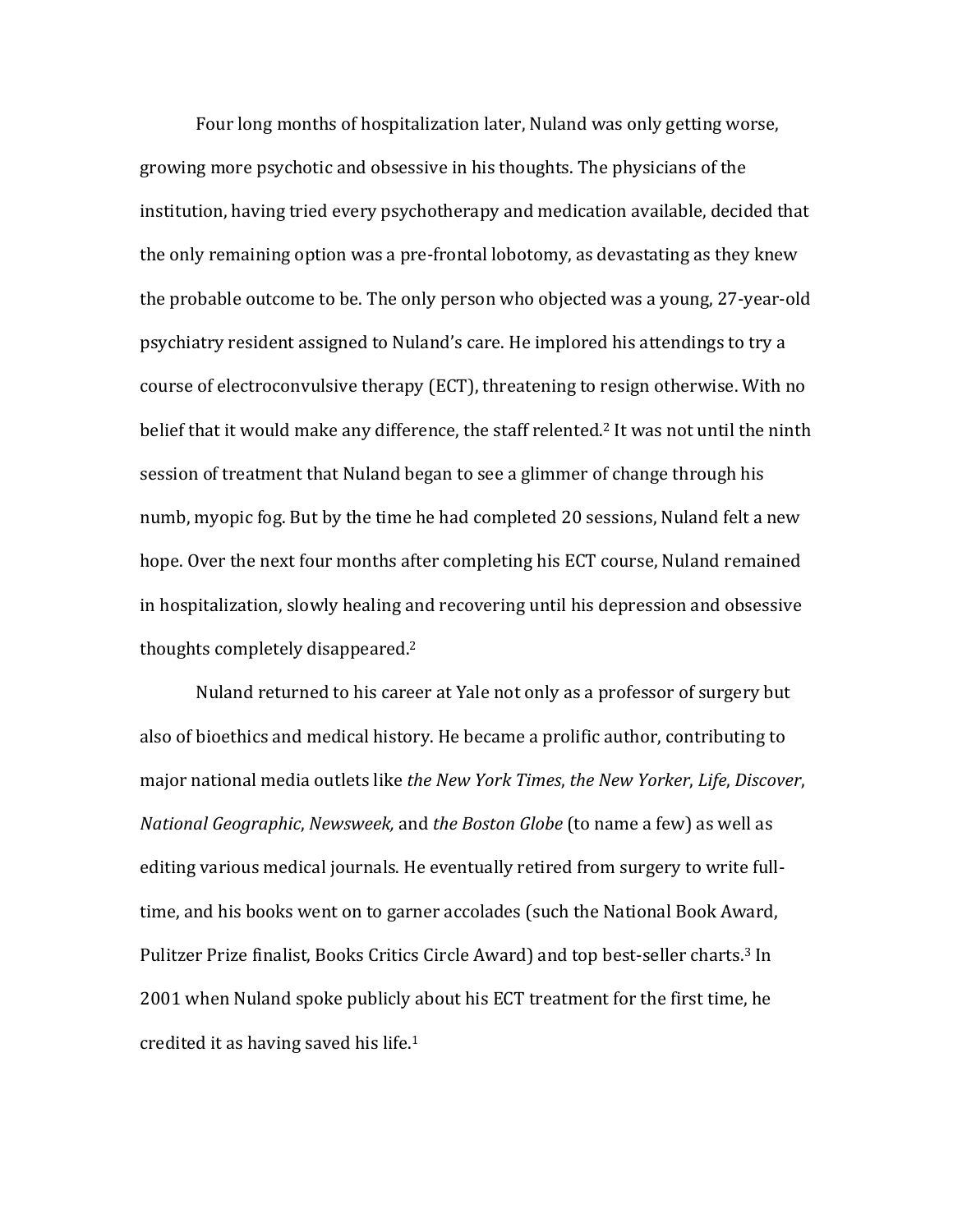Today, ECT (in a mechanism that is still not understood) uses electrically induced seizures to treat a variety of mental health conditions, most commonly depression. While antidepressant medications are much better known, repeated trials have demonstrated that more people respond to ECT than to these medications, particularly tricyclic antidepressants and monoamine oxidase inhibitors. No treatment for depression has ever been found to be superior to ECT in any study. ECT has also shown equal efficacy to lithium for treatment of acute mania and to antipsychotics for treatment of schizophrenia. The combination of ECT with antipsychotics demonstrates faster response and less likelihood of schizophrenic relapse than antipsychotics alone.4,5 Despite these findings, as of 2011, only 8% of psychiatrists offer ECT, and the annual number of people treated with ECT in the US has decreased from 300,000 in the 1950s and 60s to 100,000 today. Given the fact that major depression has a prevalence of 14.8 million among American adults, one might wonder why ECT is not more utilized.5

But ECT has also often been portrayed in the public imagination as a human rights abuse born out of physician hubris, unethical science, and disregard for the humanity of the mentally ill. During my psychiatry rotation in my third year of medical school, I myself was surprised to see ECT being treated as a legitimate therapy and used for a wide variety of conditions. Before medical school, my vague notions of ECT fell into the same vein as lobotomy; I assumed it was an antiquated experimental treatment from the annals of questionable medical history and ethics**.** As ECT is not a subject required to be taught in US medical schools, nor is it a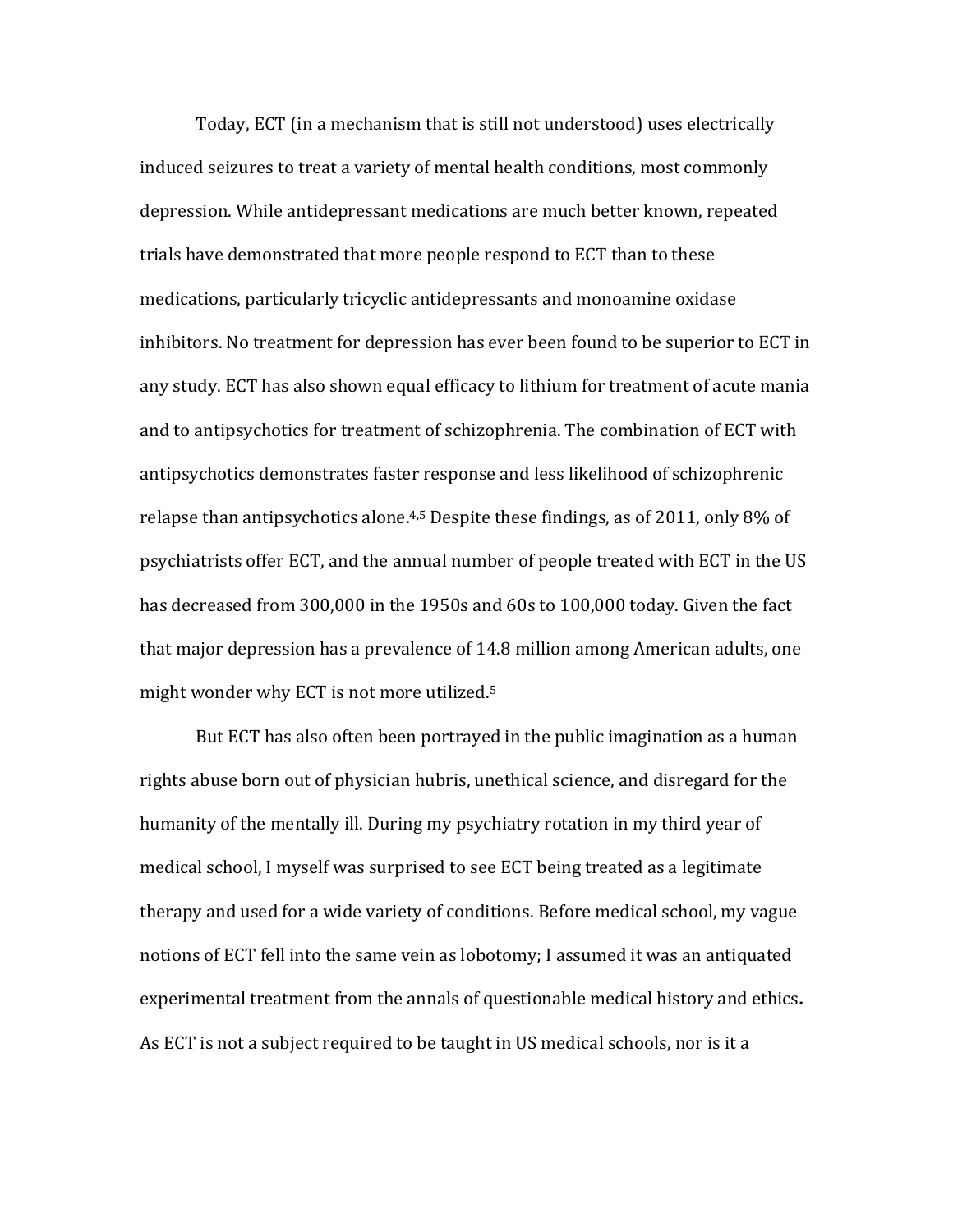required skill in psychiatric residency training,<sup>6,7</sup> many a medical student or physician before me has likely thought the same thing.

Leon E. Rosenberg, a physician who has formerly held positions as dean of the Yale School of Medicine, head of pharmaceutical research for Bristol-Meyers Squibb, and professor of molecular biology at Princeton writes that in 1998, when his own psychiatrist suggested ECT to treat his severe, suicidal depression, he responded with surprise.

"I thought that ECT had been abandoned years before. As a medical student at the University of Wisconsin in the 1950s, I had watched a patient with schizophrenia being given ECT. It wasn't a pretty sight like watching Jack Nicholson in *One Flew Over the Cuckoo's Nest*. This negative image, so widely shared by the public, was reinforced by my early years at Yale. At that time the department of psychiatry was a bastion of psychoanalytic theory and practice. Drugs were rarely used; forget ECT."8

Similarly, one anonymous patient who cried continuously while being screened for ECT attributed her fear to the fact that "The only ECT I've ever seen was in 'Cuckoo's Nest.'" After later receiving an explanation of the treatment and the recommendation of her psychiatrist, therapist, and family to go ahead with it, she consented. Seven rounds of ECT eventually sent her melancholic depression into full remission.5 Leon Rosenberg experienced similarly dramatic improvement with eight rounds of ECT and described the treatment as "lifesaving."8

The film which so shaped both Leon Rosenberg and the anonymous patient's initial perceptions of ECT is the 1973 film *One Flew Over the Cuckoo's Nest,* based on Ken Kesey's 1962 novel of the same name. It depicts the patients of a mental institute rebelling against the tyrannical control of the institute staff, who use ECT and lobotomy as methods to coerce or punish them. The film received critical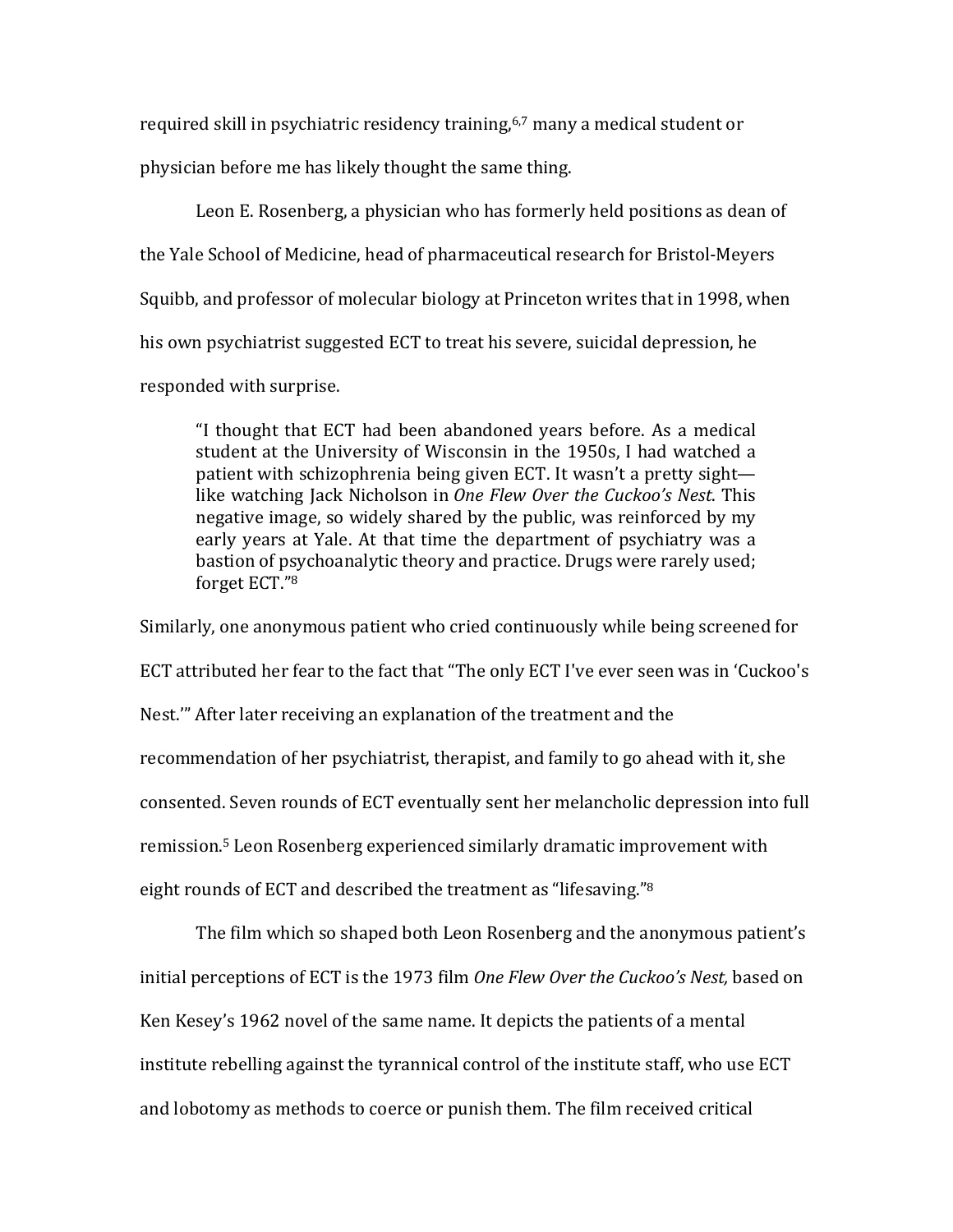acclaim upon its release, winning five Academy awards, <sup>9</sup> and was selected for preservation in the Library of Congress' National Film Registry for being "culturally, historically, or aesthetically significant."10 In the book *Stigma and Mental Illness*, Herzl Spiro MD PhD writes that any medical treatment receiving this kind of media portrayal would suffer from negative public perception. "Suppose the layman's view of surgery was shaped by movies showing operations done without benefit of anesthesia to punish heroic rebels fighting an unfair surgery ward! The public then might well manifest prejudice against surgery."7

A 2001 study reviewing the portrayal of ECT in 20 American films that spanned 1947-2001 found that earlier films portrayed ECT as an effective—though extreme—treatment for mental distress. In progressive decades, film depiction of ECT (including *One Flew Over the Cuckoo's Nest*) began to portray it as both more brutal and less therapeutic. Media portrayals of ECT as a cruel and inhumane treatment shape the attitudes of not only laymen but healthcare professionals as well. If Leon Rosenberg's story isn't enough testament to this, a 2002 study examining medical student attitudes towards ECT before and after being shown five recent film depictions of ECT found that support for ECT dropped by a third after watching the films. The percentage of medical student who said they would counsel family members against ECT rose from 10% to 25%.11

But if the medical community is to take responsibility for its own history, it must admit that ECT's bad reputation is due to more than the negative popular portrayals. It also has roots in the events surrounding the birth of ECT, which are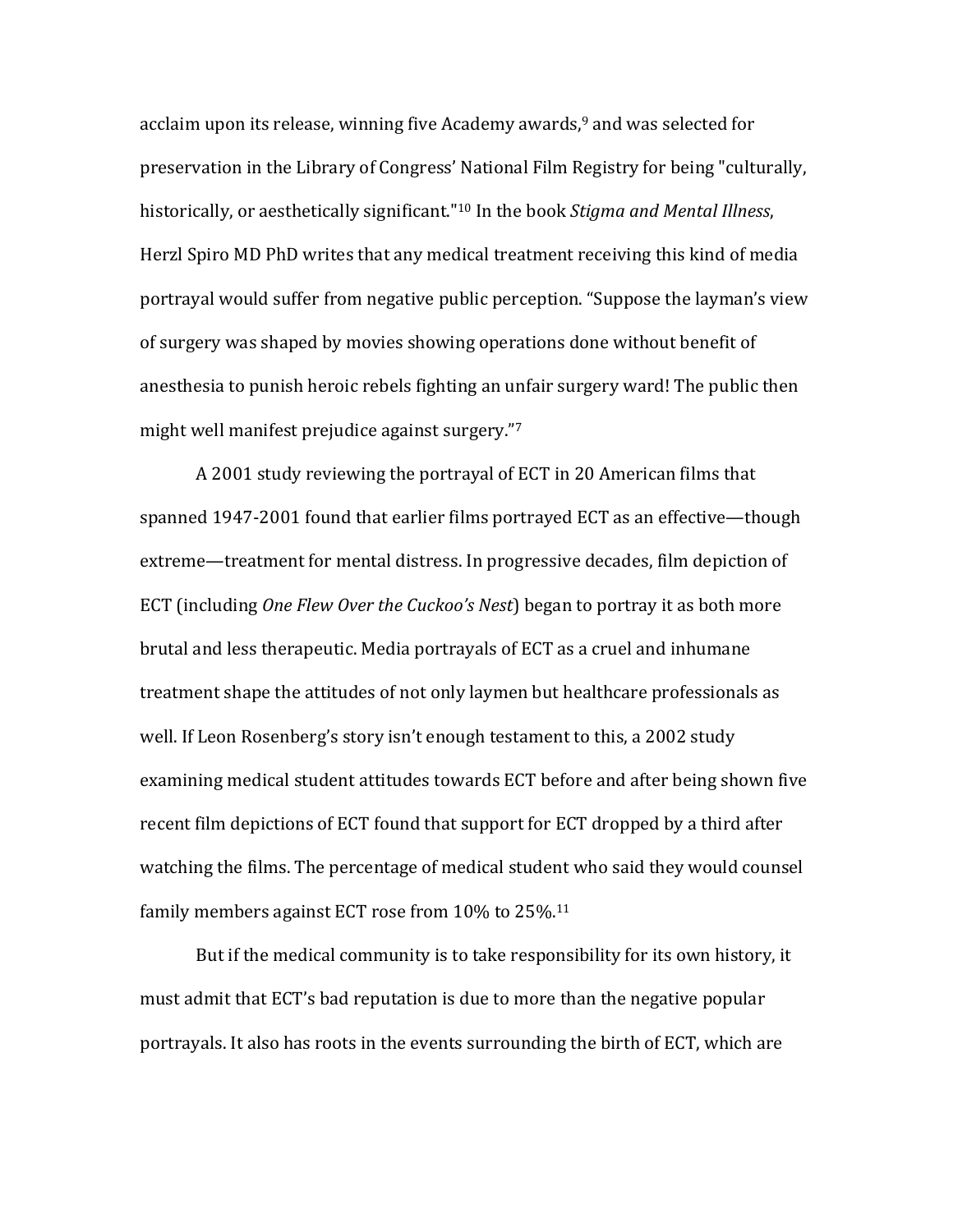both enlightening and troubling, characterized by both medical ingenuity and misguidedness.

ECT's conception was a product of a debate on the philosophy of medicine during a major turning point in psychiatry. The late 1800s saw the wider medical community grow more disillusioned with the efficacy of its own interventions. Remedies such as bleeding, purging, emetics, and using compounds like arsenic, mercury, and antimony (now known for their toxicities) as drugs formed the staple of medical therapy, and physicians were beginning to question whether medicine was doing more harm than good.12 The movement of "therapeutic nihilism," which asserted that patients were better off with little medical intervention was especially pervasive in psychiatry, where options to treat serious mental illness beyond institutionalization were hopelessly absent. It was believed that a mental illness like schizophrenia was an "endogenous, hereditary disease… the fate of the patient was determined at the moment of conception; the disease anchored in the ovum and sperm; nothing could change that fate."<sup>13</sup>

The discovery that broke through the fatalism of the psychiatric community came in 1917, when Austrian neuropsychiatrist Julius Wagner von Jauregg discovered he could cure dementia paralytica, now known as neuro-syphilis, by inoculating patients with malaria. Jauregg had previously observed that patients who suffered from general paralysis in addition to insanity would sometimes regain their sanity in the wake of a fever. By infecting his patients with malaria, Jauregg was able to induce a fever which would kill off syphilis' causative organism, the heat sensitive *Treponema pallidum***.** <sup>14</sup> Once the syphilis was cured, patients were then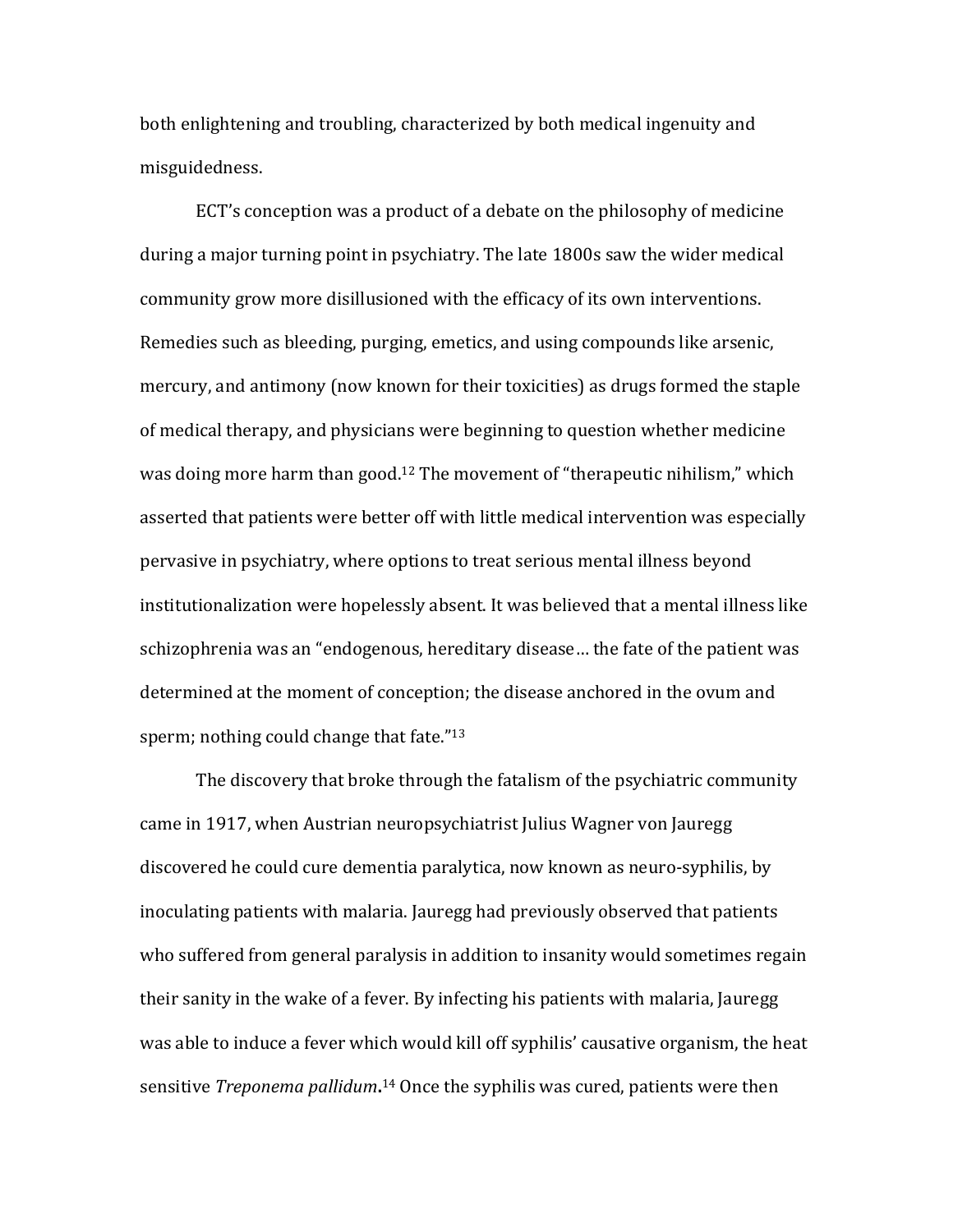treated with quinine to cure the malaria. Jauregg's discovery won the 1927 Nobel Prize in Medicine, marking the first time a psychiatrist had won the Nobel Prize.15 His work ignited interest in the possibility of biological treatments for mental illnesses, a much-needed spark of hope in the world of psychiatry.

Throughout the 1930s, experiment after experiment attempted to emulate the success with which Jauregg translated observation and theory into medical breakthrough. It was in this era that lobotomy was developed to treat psychosis, which would go on to win the 1949 Nobel Prize. In 1934, a Hungarian psychiatrist, Ladislaw Meduna, postulated an inverse relationship between epilepsy and schizophrenia based on the finding that glial cells were scarce in schizophrenia and overabundant in epilepsy.5,13 He had also observed clinically that the psychotic symptoms of schizophrenics frequently improved after spontaneous seizures. To test his theory, he injected camphor into a schizophrenic patient who had been in a catatonic stupor for four years, causing a grand mal seizure that lasted a minute. Meduna writes that two days after the fifth treatment, the patient "got out of bed, began to talk, requested breakfast, dressed himself without any help, was interested in everything around him, and asked how long he had been in the hospital. When we told him that he had spent four years, he did not believe it." Meduna was able to reproduce his results on many more patients, eventually switching from using camphor oil to metrazol, an epileptogenic that produced more immediate convulsions.13

While the results of this experiment quickly caught the attention of the scientific community, the side effects did not go unnoticed. Metrazol produced a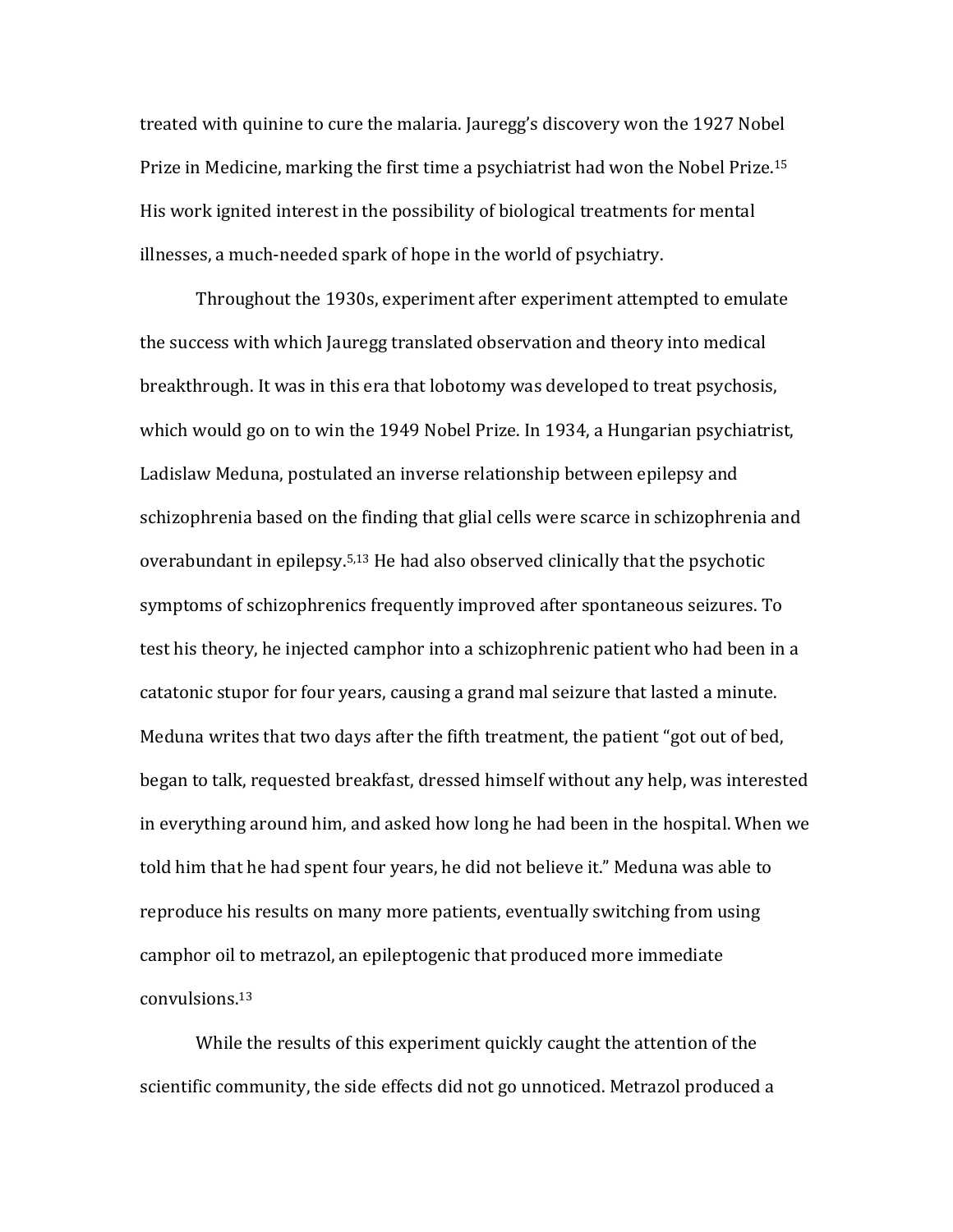characteristic feeling of immense terror upon injection,5,16 and the seizures produced were occasionally violent enough to break the patient's vertebrae. In 1938, an Italian neuropsychiatrist, Ugo Cerletti, who was working on research involving electrically induced seizures in dogs decided to adapt Meduna's treatment using electricity. As the story goes, Cerletti noticed the way butchers in Italy would electrically shock pigs before slaughter, causing them to go into a sedate coma. He guessed that delivering electricity to human subjects might not only induce seizures but also anesthetize them during the convulsions. Despite having come up with the idea, Cerletti himself had apprehensions about the ruthlessness of the procedure, feeling that "the idea of submitting a man to convulsant electric discharges was considered as utopian, barbaric, and dangerous; in everyone's mind was the specter of the electric chair."13

The first patient Cerletti attempted his treatment on was an unidentified 40 year-old schizophrenic who had been found wandering in Rome and speaking incomprehensible gibberish, having somehow arrived from Milan by train without a ticket. In between rounds of electric shocks, as Cerletti and his team debated how to titrate up the voltage of the electricity and how many rounds to apply, the patient began to speak comprehensibly, saying "not again it will kill me!"13 Upon cessation of the last seizure, Cerletti writes that the patient "sat up of his own accord, looked about him calmly with a vague smile, as though asking what was expected of him. I asked him "what has been happening to you?" He answered, with no more gibberish: "I don't know, perhaps I have been asleep."13 Cerletti completed a course of 14 total treatments on the patient who remained completely symptom free for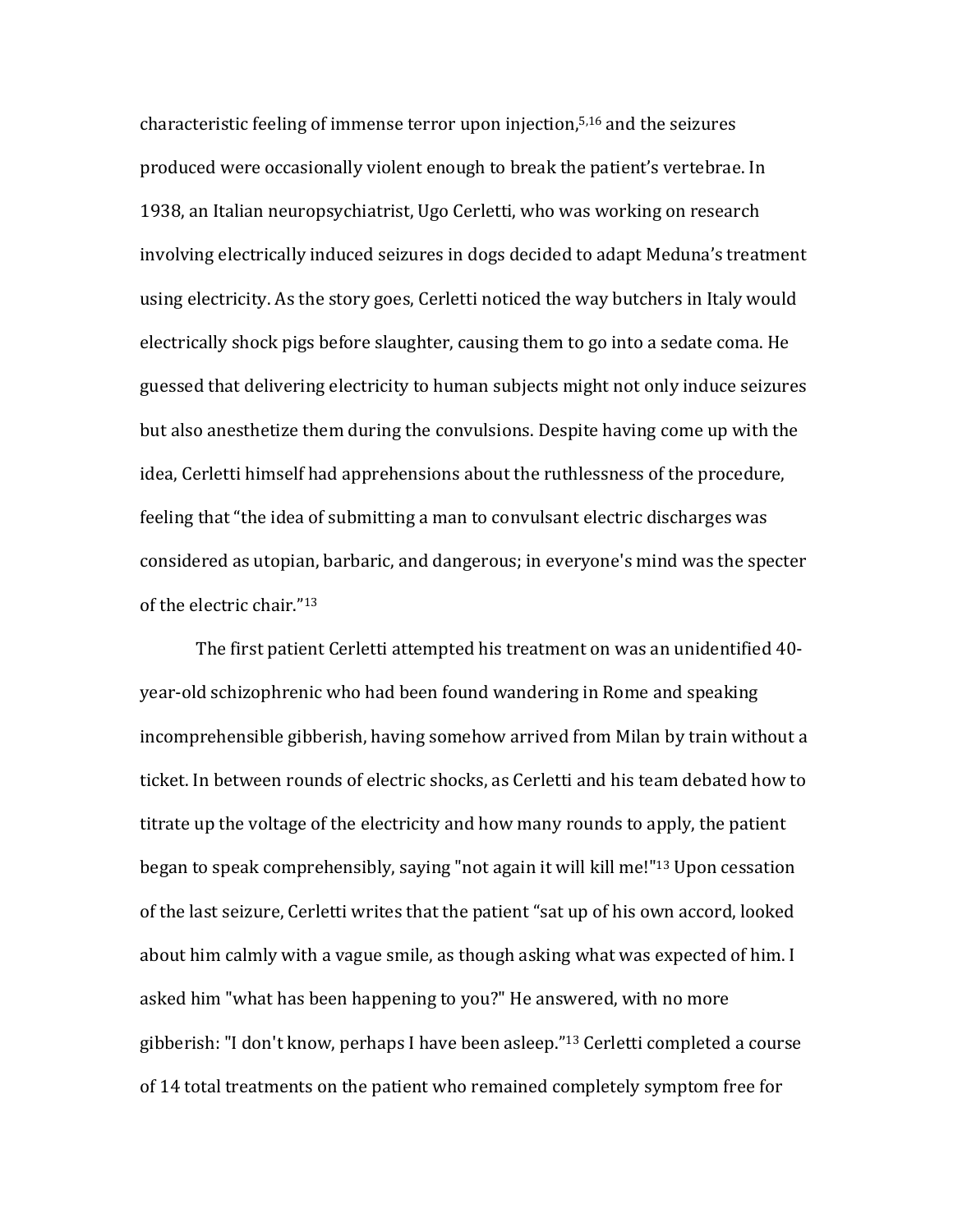the next two years, after which he was lost to follow up.13 And so, Cerletti had successfully carried out the first trial of electroconvulsive therapy.

As acceptance of the therapy and the variety of its applications spread throughout Europe and to the United States, it remained a procedure with serious risk of fracture, dislocations, and dental injury. <sup>4</sup> Cerletti had not been correct about the anesthetizing effects of electricity and had inadvertently created a treatment which appeared even more violent to witnesses than the metrazol-induced seizures. Even with the addition of general anesthesia and muscle relaxants throughout the next few decades (radically reducing the musculoskeletal risks of treatment), the damage was done. Long after it was no longer a reality in clinical practice, the image of ECT administered without anesthesia remained in memory for psychologists, psychiatrists, and physicians like Leon Rosenberg who witnessed it performed that way during their training. Author Ken Kesey likely saw similar scenes during his time working in a mental institution in the 1950s, and incidences of ECT's use as a form of punishment for "difficult" patients like the scenes in *Cuckoo's Nest* did occur, though it is not clear that this was a widespread phenomenon.16 There were also rare instances of ECT's use in attempts to treat homosexuality, considered to be a psychiatric illness at the time.17 ECT's development certainly had its share of regretful medical history.

Even as ECT became safer, several factors arose as obstacles to its widespread adoption that explain its decreased use in present day compared to the 50s and 60s. One was the development and heavy marketing of antidepressant drugs through the 1960s by pharmaceutical companies that increasingly gained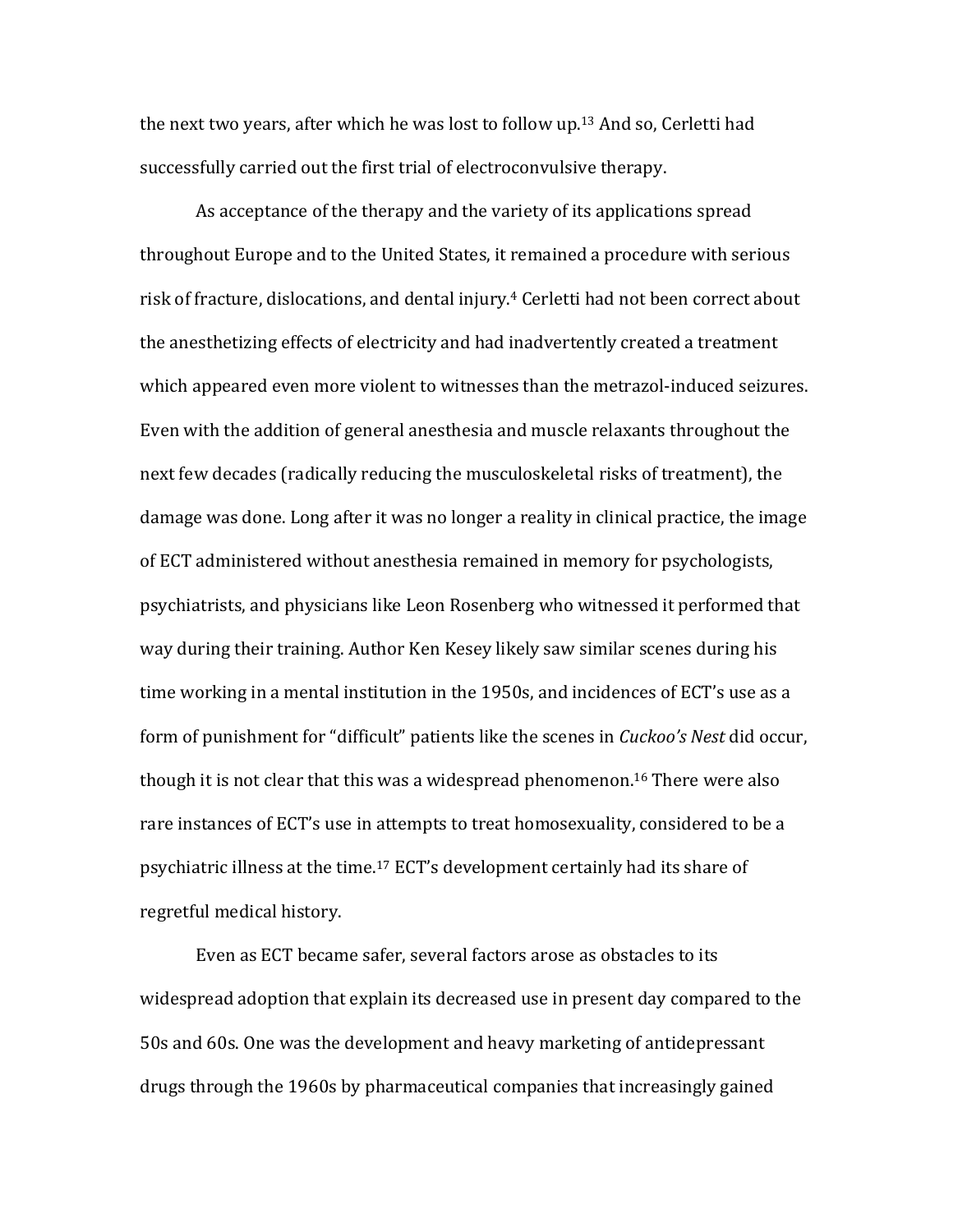influence over psychiatric training. 11,13 Another was the movement of "antipsychiatry" that arose in the 1960s, led by sociologists, philosophers, and even psychiatrists. In its extremes, the movement rejected the idea of mental illness as a true disease, arguing instead that it was a social construct used to marginalize those who deviated from predominant social norms. Not least of all, lobbying efforts for anti-ECT legislation in the 1970s were championed by a handful of people who had either experienced ECT without anesthetic or who had suffered severe cognitive impairment as an adverse effect. Their efforts found some success. In 1974, Governor Reagan signed a bill (AB 4481) highly restricting the use of ECT in California; this was later replaced by a less restrictive bill (AB 1032). In 1982, citizens of Berkeley approved a bill to make use of ECT in city hospitals punishable by \$500 fine; this was later reversed. In 1993, Texas banned the use of ECT on patients under 16 years old and increased regulations on reporting requirements.<sup>11</sup> All together, these events contributed to a drop in the 1980s numbers for patients treated by ECT to a tenth of what they had been in the 1950s and 60s.<sup>18</sup> Efforts by the American Psychiatric Association Task Force and Association for Convulsive Therapy to challenge anti-ECT legislation as well as standardize informed consent and training around ECT use have since helped partially reverse the trend.11

Today, the persistence of controversy around ECT centers around what is now its most likely adverse effect, memory loss. Since its inception, refinements in the technique of ECT (including the frequency and number of treatments, form and delivery of electrical stimulus, etc.) have greatly decreased memory and cognitive effects.5,11 Currently, the most common side effects are disorientation immediately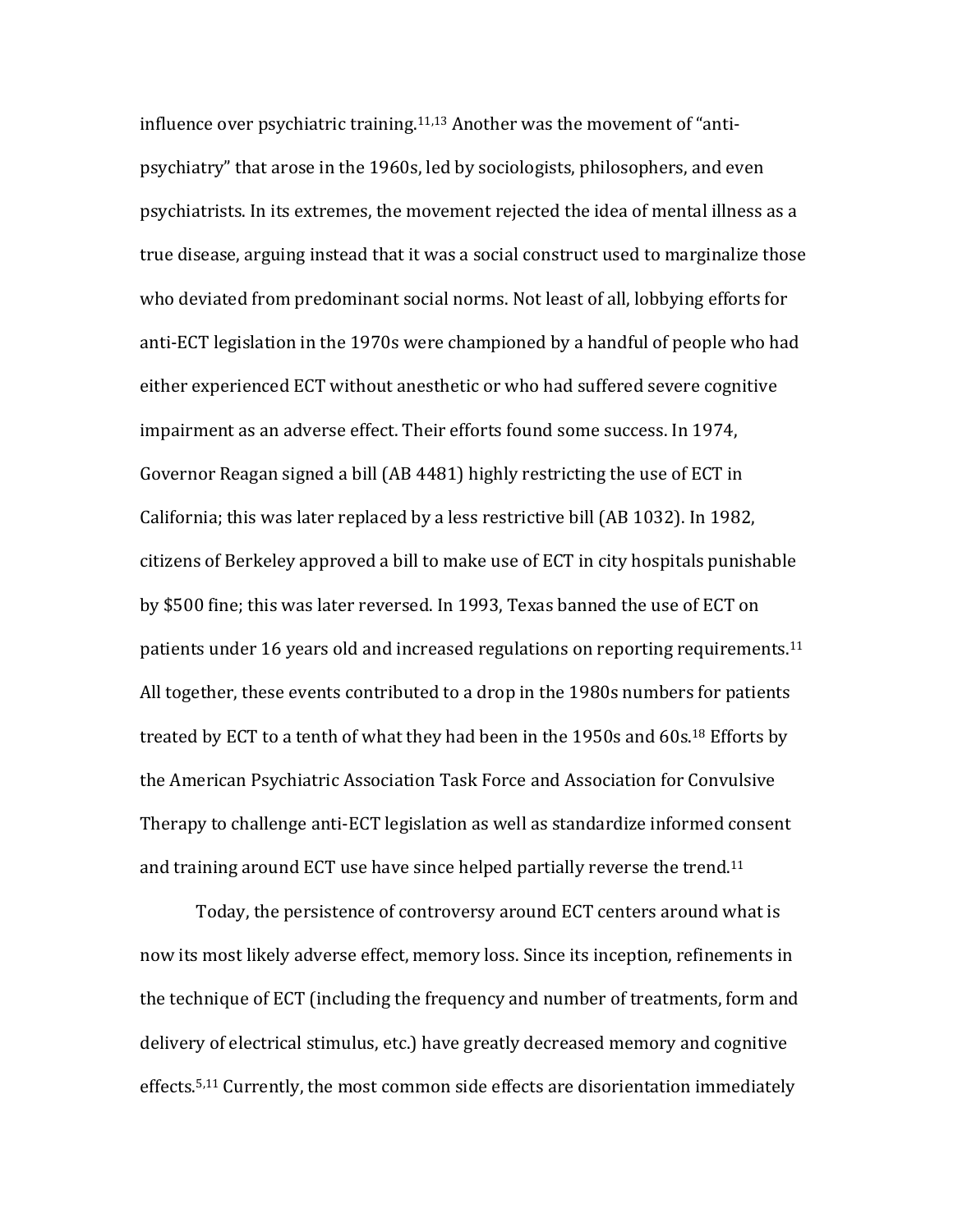following treatment that is characteristic of a postictal seizure state, an inability to retain memories made during and shortly after treatment, and short-term memory loss that may involve the weeks and months leading up to the treatment. Most patients experienced an improvement in adverse symptoms over time, and research has found that ECT applied to only one side of the head is associated with less lasting memory impacts than ECT applied across both sides. One patient reported that he could not recall a trip to China he had made 8 months before his ECT treatments, but he "didn't care because he had not felt this well in years." Over the next 6 months, his memory loss improved. Profound, persistent memory loss is a side effect that has been reported in rare instances, including by prominent public figures like actress Carrie Fisher and Vermont State House of Representatives member Anne Donahue. While expressing no personal regrets about having undergone treatment, both women endorsed serious memory loss.5,17

While much remains to be answered about technical aspects and scientific mechanisms of ECT, the story of ECT's invention and development contains many lessons about the ethical questions and cultural forces surrounding medical advancement. In it, we find reminders that at any moment, breakthroughs may redefine our perception of the limits of medicine, and a keen sense of observation is often the vehicles of these discoveries. We find that trust lost from the general public is difficult to regain, and the impacts of things we do to our patients may continue to impact the public consciousness, policy, and the practice of medicine long afterwards. We are challenged to answer the question of how to respect the human dignity of patients who may not have the mental faculties to consent to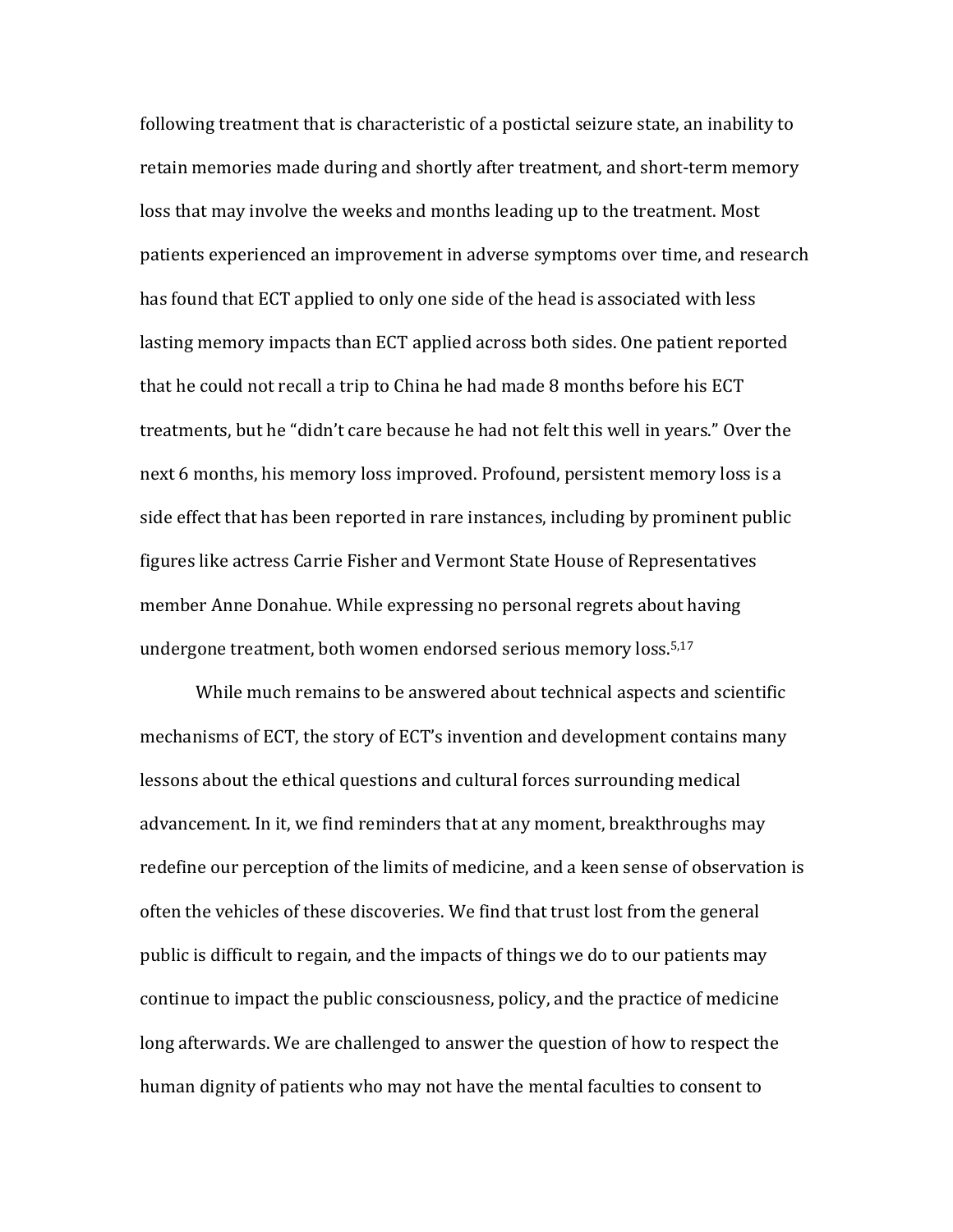treatments of unknown risks and unrealized potential. We are even asked to reexamine our beliefs about what constitutes as mental illness. Lastly, the medical community must grapple with whether it wishes for the tragic side of ECT's history to fade from public consciousness (in the way that chemotherapy is rarely remembered for its origin as a weapon of warfare), or if there is a way to remember the lessons of the past while we encourage our patients get help.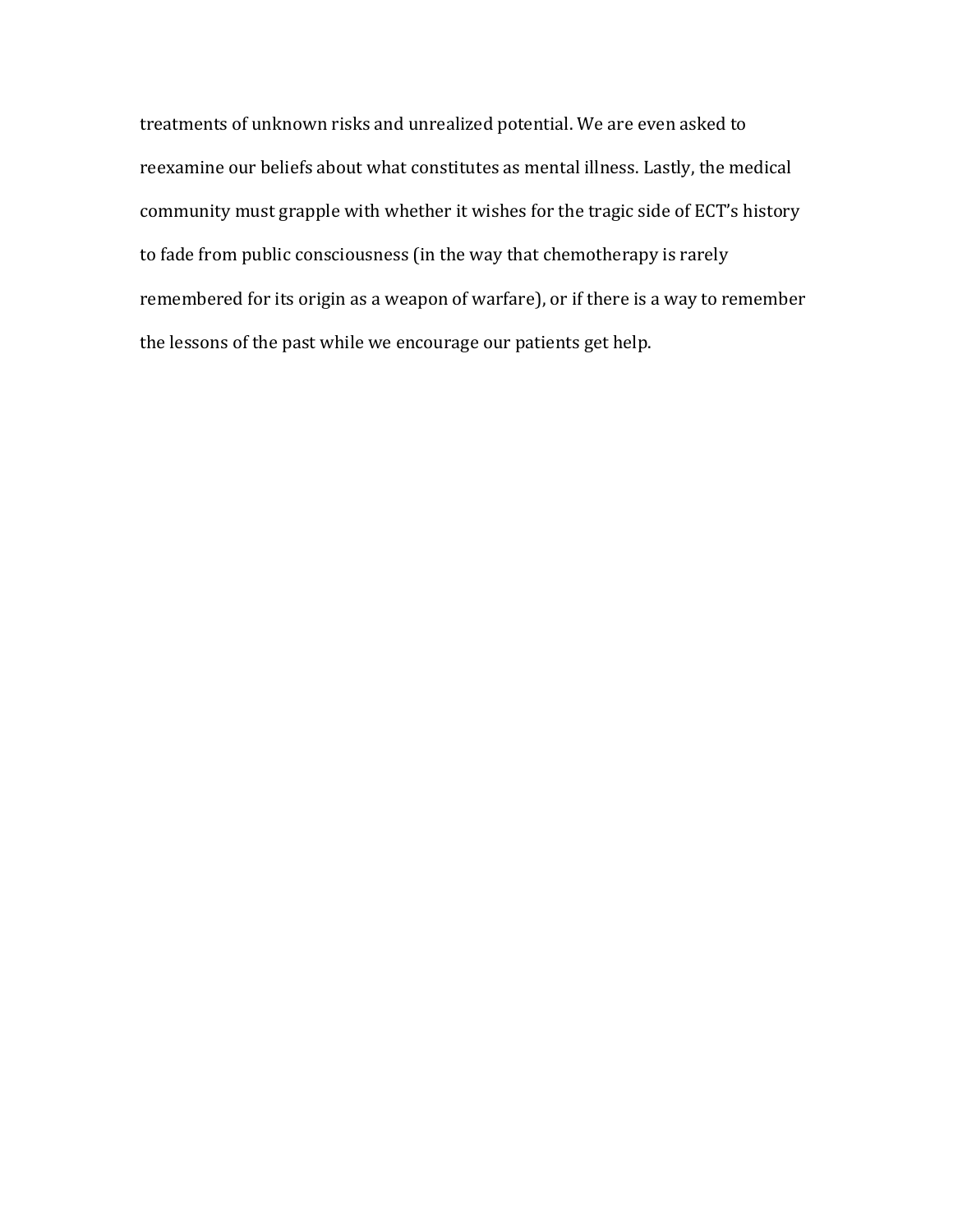## Resources

- 1. Nuland S. *How Electroshock Therapy Changed Me*.; 2001. https://www.ted.com/talks/sherwin\_nuland\_how\_electroshock\_therapy\_chang ed\_me. Accessed March 22, 2020.
- 2. Nuland SB. *Lost in America: A Journey with My Father*. Reprint edition. New York: Vintage; 2004.
- 3. Sherwin B. Nuland. TEDMED. https://www.tedmed.com/speakers/show?id=6509. Accessed March 23, 2020.
- 4. Kerner N, Prudic J. Current electroconvulsive therapy practice and research in the geriatric population. *Neuropsychiatry (London)*. 2014;4(1):33-54. doi:10.2217/npy.14.3
- 5. Payne NA, Prudic J. Electroconvulsive Therapy Part I: A Perspective on the Evolution and Current Practice of ECT. *J Psychiatr Pract*. 2009;15(5):346-368. doi:10.1097/01.pra.0000361277.65468.ef
- 6. Fink M, Taylor MA. Electroconvulsive Therapy: Evidence and Challenges. *JAMA*. 2007;298(3):330-332. doi:10.1001/jama.298.3.330
- 7. M.D DPJF, ed. *Stigma and Mental Illness*. 1 edition. Washington, DC: American Psychiatric Publishing; 1992.
- 8. Brainsick: A Physician's Journey to the Brink. *Dana Foundation*. https://www.dana.org/article/brainsick-a-physicians-journey-to-the-brink/. Accessed March 23, 2020.
- 9. AFI|Catalog One Flew Over the Cuckoo's Nest. https://catalog.afi.com/Catalog/moviedetails/55189. Accessed March 24, 2020.
- 10. Complete National Film Registry Listing | Film Registry | National Film Preservation Board | Programs at the Library of Congress | Library of Congress. Library of Congress, Washington, D.C. 20540 USA. https://www.loc.gov/programs/national-film-preservation-board/filmregistry/complete-national-film-registry-listing/. Accessed March 24, 2020.
- 11. Payne NA, Prudic J. Electroconvulsive therapy: Part II: a biopsychosocial perspective. *J Psychiatr Pract*. 2009;15(5):369-390. doi:10.1097/01.pra.0000361278.73092.85
- 12. Rosenberg CE. The Therapeutic Revolution: Medicine, Meaning, and Social Change in Nineteenth-Century America. *Perspectives in Biology and Medicine*. 1977;20(4):485-506. doi:10.1353/pbm.1977.0040